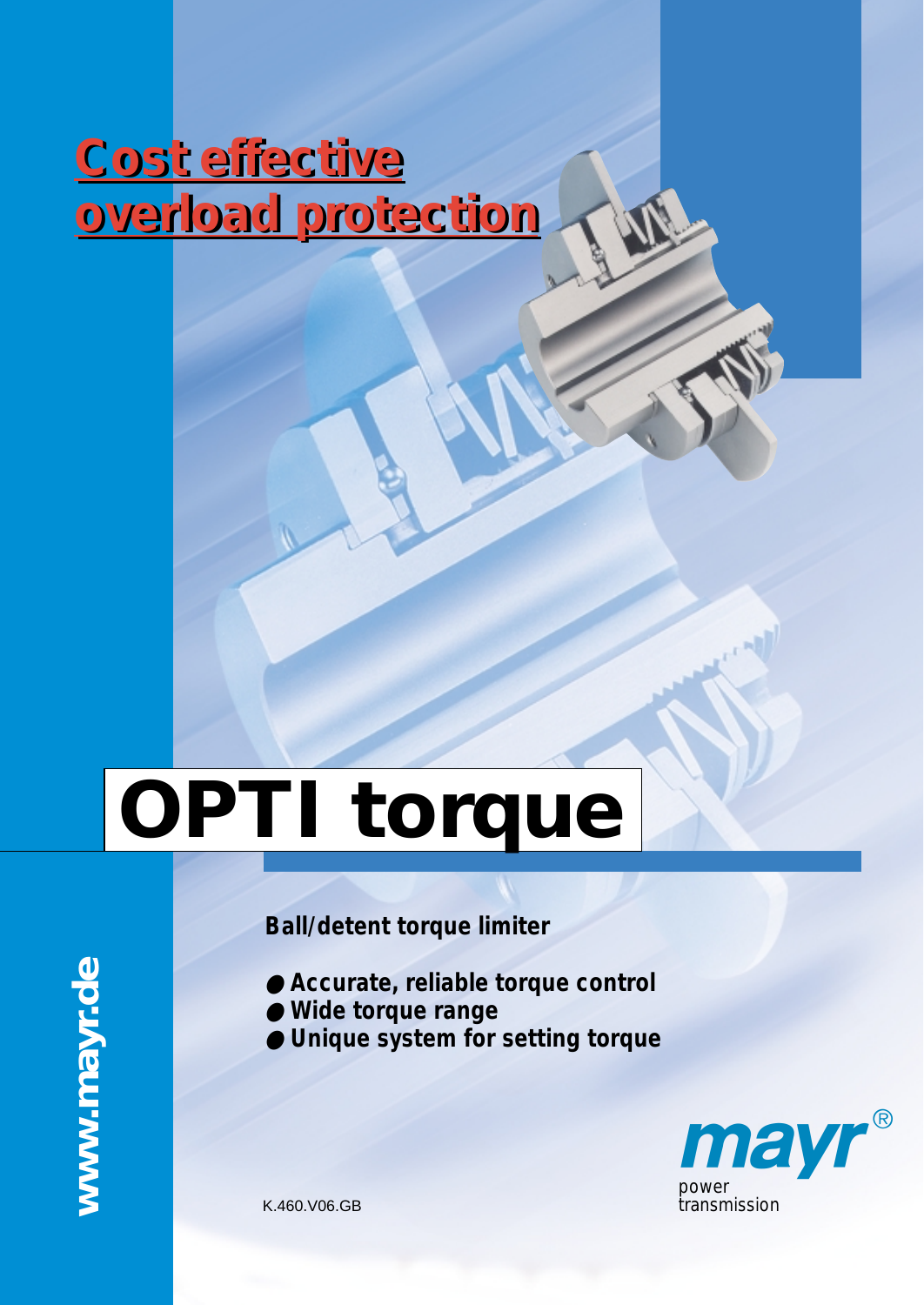

# **Why use a torque limiter?**

#### **The concept:**

A torque limiter is a mechanical device that disengages when the transmitted torque exceeds a pre-set value, i.e. when an overload occurs.

People, products, drives, equipment and machines can be protected against the damage caused by overloads, and the costly repairs and unnecessary downtime which can result.

Compared to an overcurrent relay, or other electrical overload devices a torque limiter not only provides a signal in the event of an overload, but instantaneously disengages, isolating the inertia energy of the drive system.

**OPTI torque increases productivity by eliminating expensive machine downtime.**

#### **The practical solution:**

Many years of experience developing, improving and manufacturing torque limiting clutches enable us to now offer the ideal mechanical torque limiter for virtually every application. The latest production techniques and quality control systems guarantee consistently high quality products that are economically priced.



#### **Only OPTI torque offers all the following advantages**

- \* OPTI torque assures precise torque contol. Even in extreme conditions, repetitive accuracies of +/-5% are achieved.
- \* The OPTI torque system of differing spring weights and configurations results in wide torque ranges for all size units. Low torque applications with large shaft diameters are possible.
- \* OPTI torque's small size yields low mass moments of inertia.
- \* OPTI torque offers a unique system for setting the overload torque, making adjustment both easy and accurate.
- OPTI torque features a positive locking arrangement, preventing torque setting changes during operation.
- OPTI torque's large diameter limit switch plate allows the use of commercially available, inexpensive limit switch (see page 11). Promixity sensors can be used without limit switch plate installed.

# **Engineering Assistance**

Please let us know what your specific requirements are und we will be happy to work out, without any obligation, a detailed recommendation. Since our engineers cannot be aware of all applications and control all factors that may affect the function of our products, our warranty applies only to products manufactured by Mayr.

In accordance with our established policy to constantly improve our products, the specifiations contained herein are subject to change without notice.

#### **Basic function of OPTI torque:**

OPTI torque is a "ball/roller detent torque limiting clutch", transmitting torque via balls and detents (multiple position reset) or rollers are held in their respective detents through the pressure generated by disc springs. When an overload occurs, exceeding the pre-set torque, the balls or rollers ride out of their detents, disengaging the clutch.

The balls or rollers riding out of their detents produce the axial stroke of the limit switch plate, which is used to actuate a mechanical limit switch to shut down the drive. Alternatively, the OPTI torque can be used without a limit switch plate and a proximity switch sensing the axial movement of the control element.

The limiting torque for an overload is set by adjusting the spring pressure on the balls or rollers. This is done by means of an adjusting nut, which is positively locked once the torque has been set. As OPTI torque utilizes rolling disengagement, torque changes due to frictional wear, as in friction type torque limiters, are eliminated. Consistent and repeatable torque settings, unaffected by outside influences such as temperature, humidity or lubrication are the result.

#### **Options and special designs:**

Double "C" face or IEC-flange torque limiter. For installation between motor and gear box.

Design for small drive elements.

Covered and sealed units for dusty environments or severe conditions, such as high pressure wash down.

#### Optional finishes

OPTI torque standard finish is zinc phosphating. Alternative finishes, such as nickel plating, etc., are available upon request.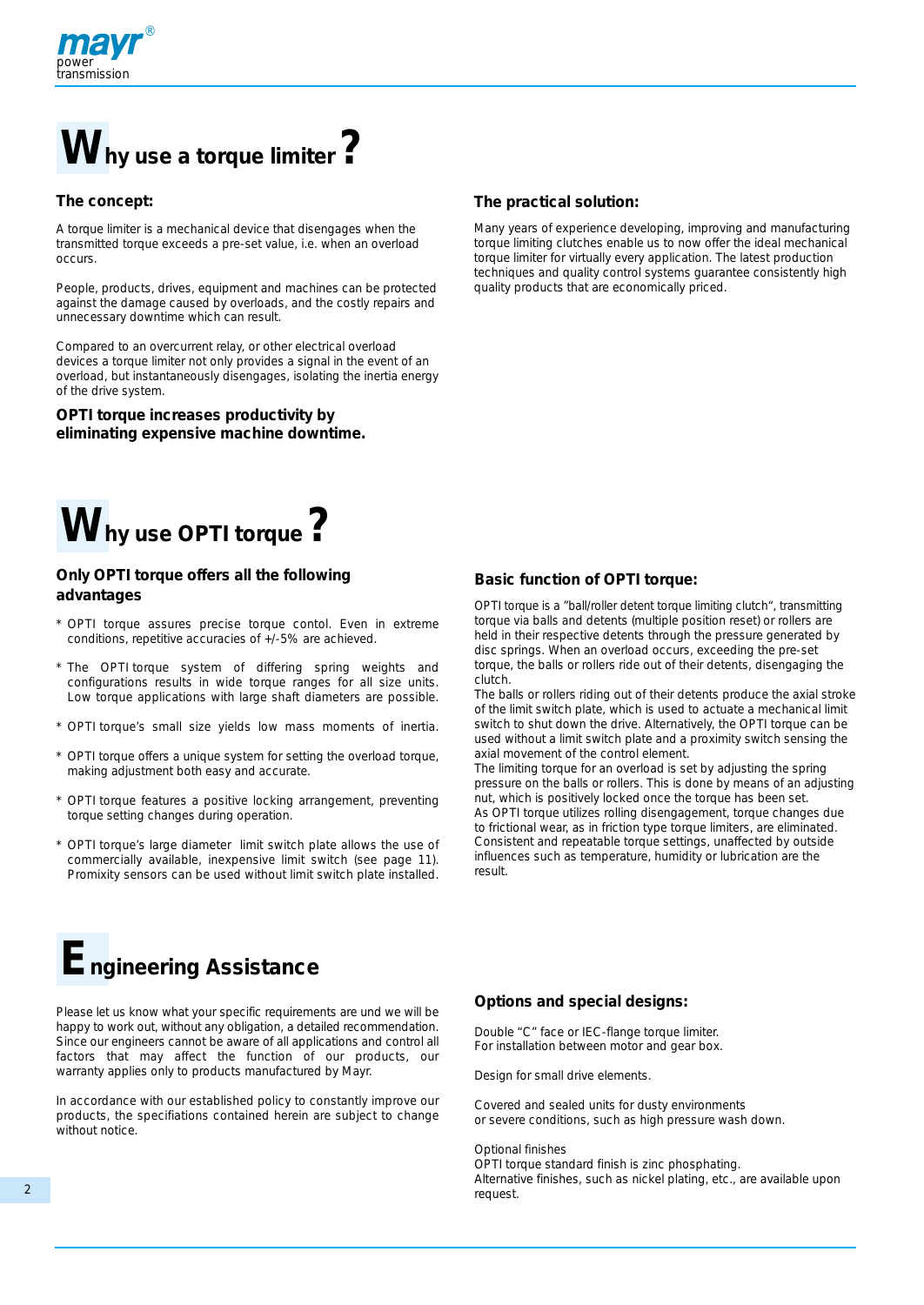

#### **OPTI torque are available in two basic types:**

#### **OPTI torque multiple position clutch - for immediate re-engagement**

The 24 balls in the OPTI torque multiple position clutch ratchet from one set of detents to the next during an overload. The multiple position OPTI torque therefore immediately and automatically re-engages, as soon as the overload has been cleared. Residual torque transmitted during an overload is substantially lower than the pre-set torque.

#### **OPTI torque single position clutch - for timing and sequencing**

By utilizing 6 unequally spaced rollers, the OPTI torque single position clutch automatically re-engages after one full revolution, once the overload has been cleared. As re-engagement is at the exact position of disengagement, timing and/or sequencing within the machine is maintained. Residual torque transmitted in disengaged position is substantially lower than the pre-set torque.



13 limit switch plate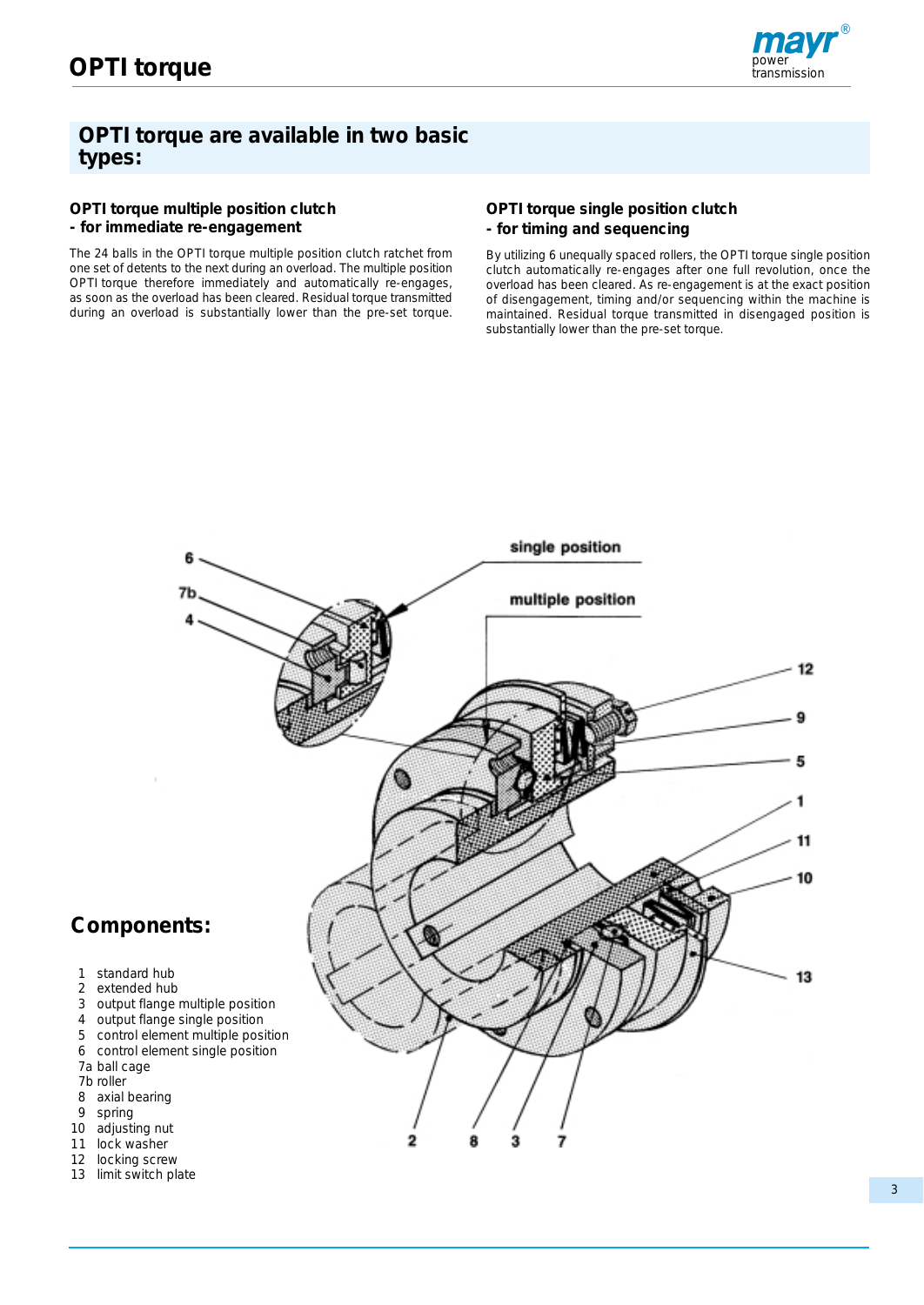

### **Selection Procedure:**

#### **OPTI torque's adaptability makes selection easy.**

#### **Two basic parameters to be considered:**

Torque: It is essential to determine the torque at the point where OPTI torque will be mounted.

The torque should be based on allowable torque for the drive components. Alternatively torque can be calculated from the motor horsepower and operating speed.

**Remember to consider peak torques due to start-up or other operating conditions that should not lead to disengagement of clutch.**

Shaft diameter: The overlaps in torque ranges from one size OPTI torque to the next allow different size units to be utilized for the same torque requirement. The determining factor then becomes shaft diameter.

## **Location of OPTI torque:**

The most effective location for OPTI torque is as close as possible to the potential trouble spot or the drive component which must be protected. Keep in mind the more inertia that is disengaged, results in less engery that can cause damage.

The figures below show the recommended locations for OPTI torque in two typical drive arrangements. Alternate locations A, B and C provide less effective protection, especially when large speed reductions occur beyond the OPTI torque.

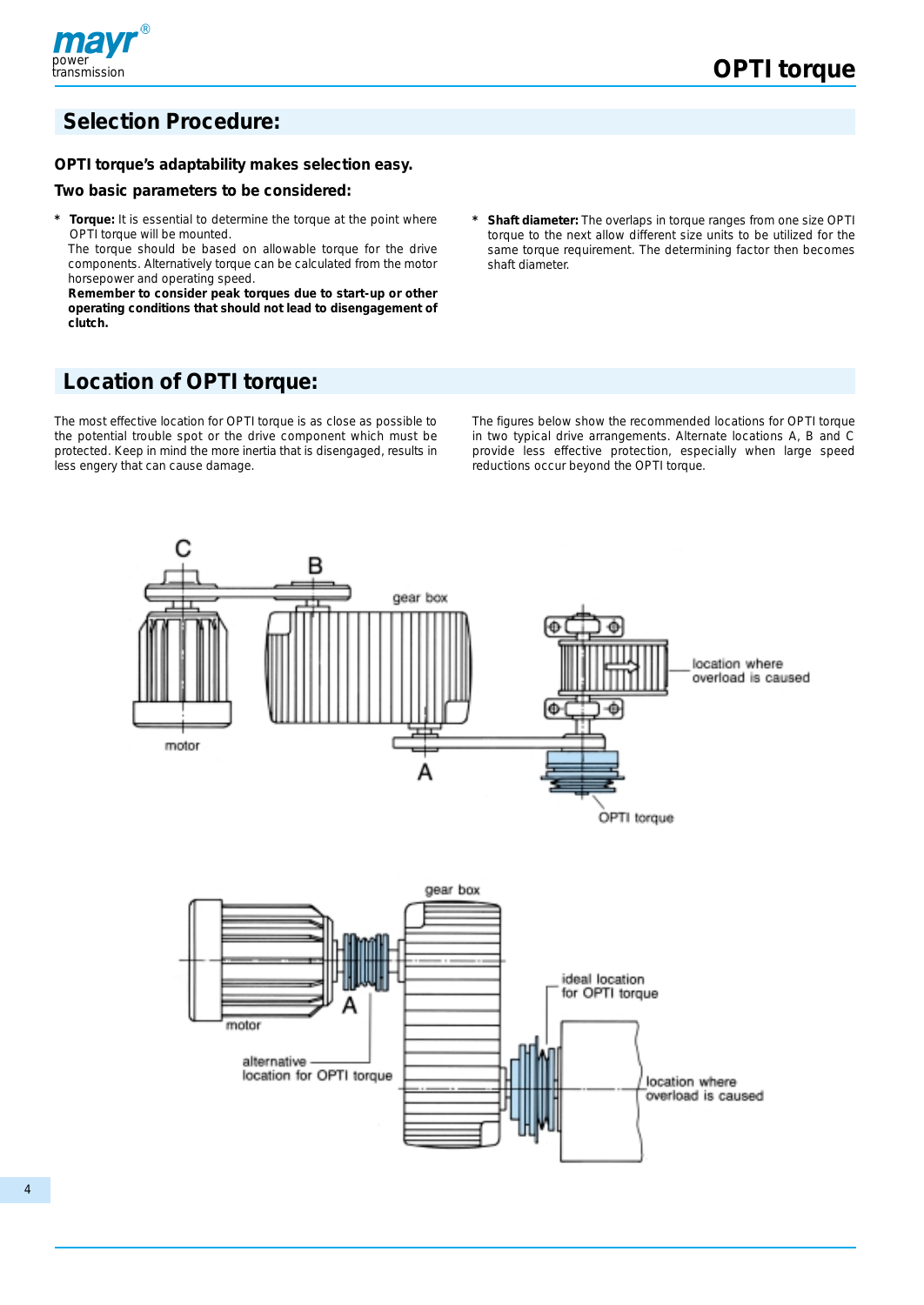# *power* **OPTI torque** *transmission*



# **Overload protection for virtually every application**

Narrow drive elements such as this "A-plate" sprocket are easily mounted on the standard hub of the OPTI torque, making both a compact and economic package.



Combined with a flexible coupling, the OPTI torque connects drive and driven shafts, accomodating angular, axial and radial shaft misalignments, while also providing overload protection.



The extented hub and integral bushing of the OPTI torque makes it ideally suited for wider drive elements, such as this pulley. With the OPTI torque installed with the pulley inward, overhung load on the drive shaft is minimized, and easy access is provided for torque adjustments.

Designs for small drive elements. For use with sprockets, gears, pulleys, etc. with small pitch diameters.



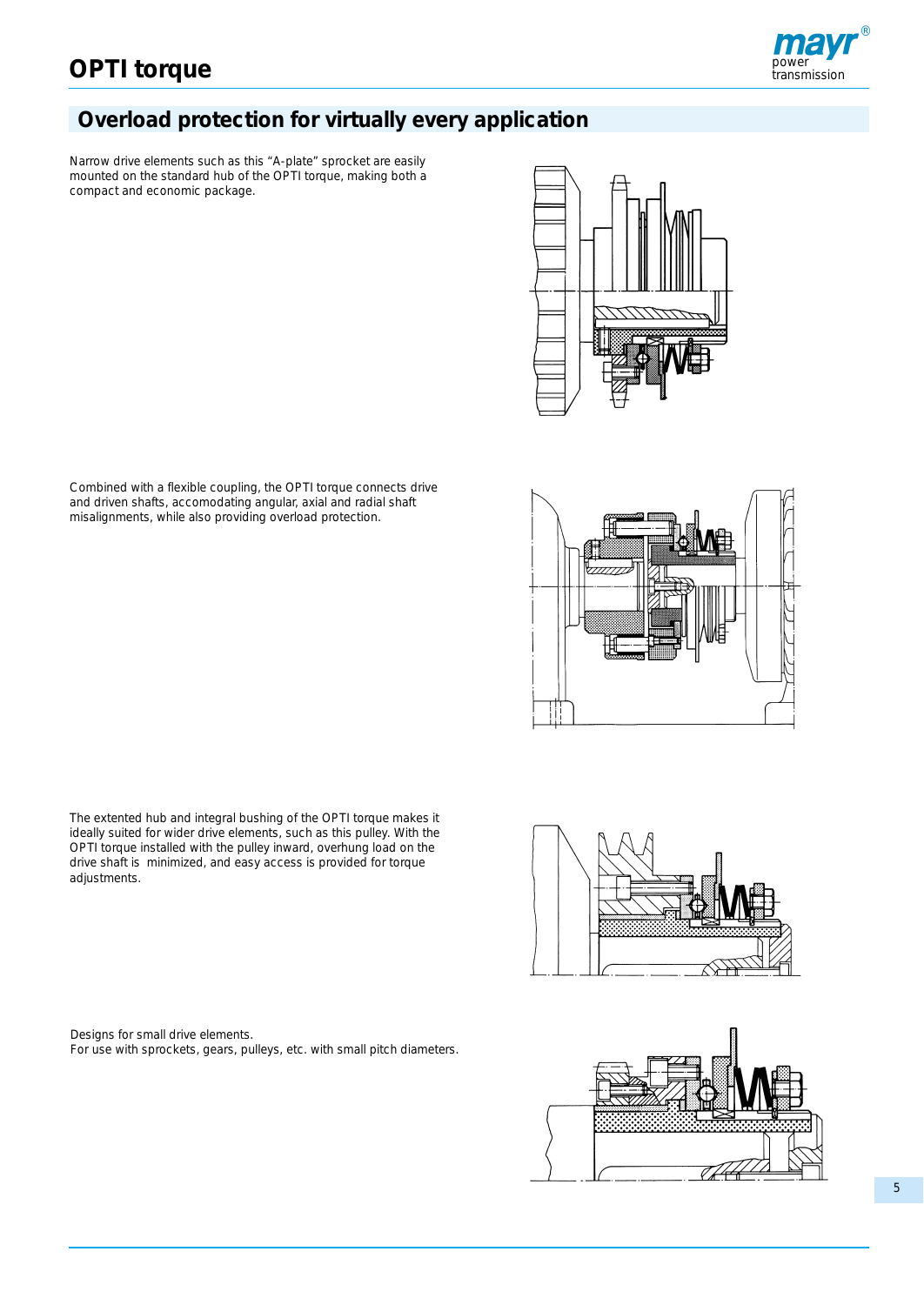

#### **Type 460.\_1\_.0 OPTI torque with standard hub**



**Type 460.\_1\_.1 OPTI torque with extended hub**



\*Counterbore  $a_2/\text{\O}d_2$  only with size 4

All other dimensions same as type  $460$ .

Please notice that all threads for set screws as shown above are provided only when ordered finish bored.

#### **Technical data and Dimensions**

|               |                          | torque ranges            |                            |                              |                              |                            |                            |                              |               |  |  |  |  |  |
|---------------|--------------------------|--------------------------|----------------------------|------------------------------|------------------------------|----------------------------|----------------------------|------------------------------|---------------|--|--|--|--|--|
| size          | dim.                     |                          |                            | multiple position clutch     |                              |                            | single position clutch     |                              | max.<br>speed |  |  |  |  |  |
|               |                          | type<br>46 .410.         | type<br>46 .510.           | type<br>46 .610.             | type<br>46 .710.             | type<br>46 .415.           | type<br>46 .515.           | type<br>46 .615.             | rpm           |  |  |  |  |  |
| $\Omega$      | $I\flat$ in<br>Nm.       | $26 - 53$<br>$3 - 6$     | $53 - 106$<br>$6 - 12$     | $106 - 221$<br>$12 - 25$     | $221 - 354$<br>$25 - 40$     | $53 - 106$<br>$6 - 12$     | $106 - 221$<br>$12 - 25$   | $221 - 354$<br>$25 - 40$     | 500           |  |  |  |  |  |
|               | $I\!bf{b}$ f x in<br>Nm. | $53 - 106$<br>$6 - 12$   | $106 - 221$<br>$12 - 25$   | $221 - 442$<br>$25 - 50$     | $442 - 708$<br>$50 - 80$     | $106 - 221$<br>$12 - 25$   | $221 - 442$<br>$25 - 50$   | $442 - 708$<br>$50 - 80$     | 500           |  |  |  |  |  |
| $\mathcal{P}$ | $Ibf x$ in<br>Nm.        | $142 - 265$<br>$16 - 30$ | $265 - 531$<br>$30 - 60$   | $531 - 1062$<br>$60 - 120$   | $1062 - 1770$<br>$120 - 200$ | $265 - 531$<br>$30 - 60$   | $531 - 1062$<br>$60 - 120$ | 1062 - 1770<br>$120 - 200$   | 500           |  |  |  |  |  |
| 3             | $I$ bf x in<br>Nm.       | $265 - 531$<br>$30 - 60$ | $531 - 1062$<br>$60 - 120$ | $1062 - 1770$<br>$120 - 200$ | $1770 - 2655$<br>$200 - 300$ | $531 - 1062$<br>$60 - 120$ | 1062 - 1770<br>$120 - 200$ | $1770 - 2655$<br>$200 - 300$ | 500           |  |  |  |  |  |
| 4             | $I\flat$ in<br>Nm.       | $354 - 796$<br>$40 - 90$ | 796 - 1770<br>$90 - 200$   | 1770 – 3363<br>$200 - 380$   | $3363 - 5753$<br>$380 - 650$ | $442 - 1328$<br>$50 - 150$ | 1328 – 3098<br>$150 - 350$ | $3098 - 5753$<br>$380 - 650$ | 500           |  |  |  |  |  |

|                |                 | flange and limit<br>switch plate t      | stroke of output | a             | a <sub>1</sub> | a <sub>2</sub> | $\mathbf b$ | type 46_._10._ type 46_._15._ |               | $d_{\text{min}}$ | $d_{\text{max}}$   | $d_{1 min}$ | $d_{1 max}$ | d <sub>2</sub> |
|----------------|-----------------|-----------------------------------------|------------------|---------------|----------------|----------------|-------------|-------------------------------|---------------|------------------|--------------------|-------------|-------------|----------------|
|                | $size$ dim.     | multiple<br>position position<br>clutch | single<br>clutch |               |                |                |             |                               |               |                  |                    |             |             |                |
| $\Omega$       | in<br>mm        | 0.047<br>1,2                            | 0.047<br>1,2     | 0.452<br>11.5 | 0.157<br>4     |                | 0.197<br>5  | 0.854<br>21,7                 | 0.834<br>21,2 | 0.375<br>9       | 0.8125<br>20       | 0.437<br>11 | 1.187<br>30 |                |
|                | in<br>mm        | 0.079<br>2,0                            | 0.059<br>1,5     | 0.649<br>16,5 | 0.177<br>4.5   |                | 0.236<br>6  | 0.846<br>21,5                 | 0.838<br>21,3 | 0.4375<br>12     | $\mathbf{1}$<br>25 | 0.5<br>12   | 1.625<br>42 |                |
| $\overline{2}$ | in<br>mm        | 0.090<br>2.3                            | 0.075<br>1,9     | 0.649<br>16,5 | 0.216<br>5.5   |                | 0.236<br>6  | 1.075<br>27,3                 | 1.083<br>27,5 | 0.5625<br>15     | 1.375<br>35        | 0.625<br>15 | .625<br>42  |                |
| 3              | in<br>mm        | 0.102<br>2,6                            | 0.087<br>2,2     | 0.866<br>22   | 0.275          |                | 0.275       | 1.330<br>33,8                 | 1.327<br>33,7 | 0.75<br>20       | 1.75<br>45         | 0.75<br>20  | 2.312<br>60 |                |
| 4              | <i>in</i><br>mm | 0.102<br>2,6                            | 0.087<br>2,2     | 0.866<br>22   | 0.551<br>14    | 2.362<br>60    | 0.314<br>8  | 1.575<br>40                   | 1.650<br>41,9 | 25               | 2.165<br>55        | 25          | 2.312<br>60 | 2.204<br>56    |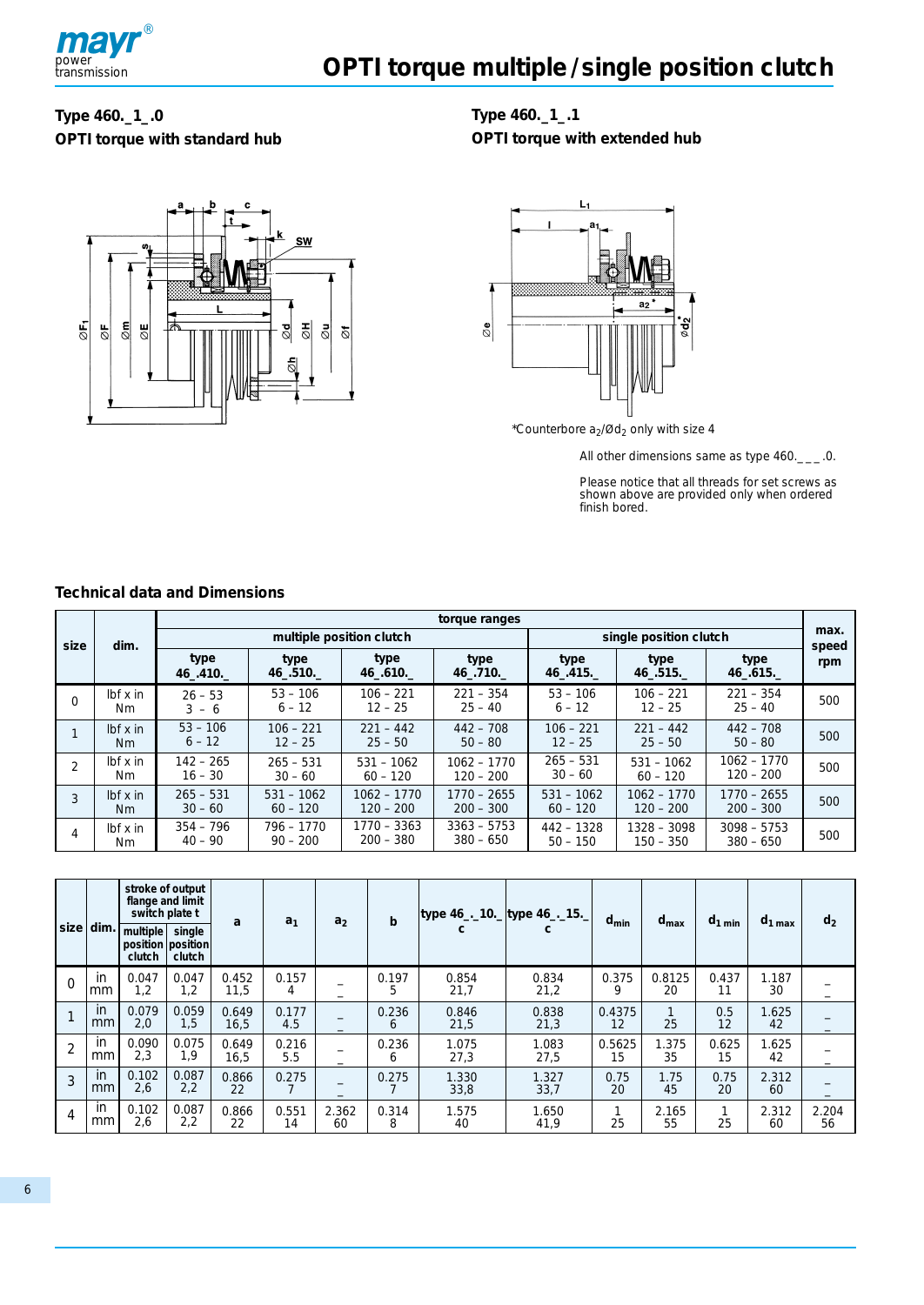

#### **Type 460.\_1\_.2**

**OPTI torque with integral bushing**



#### **Type 462.\_1\_.0 OPTI torque combined with flexible coupling**



All other dimensions same as type 460.\_ 1 \_ .0.

Please notice that as shown above all threads for set screws are provided only when ordered finish bored.

**Technical Data and Dimensions**

| size           | dim.            |    |             | $E_{h8}$ <sup>1)</sup> | e <sub>h7</sub> | $e_1$ <sup>1)</sup> | $F_{h8}$      |                | F <sub>1</sub> | F <sub>2</sub> | f              | $f_1$        | H                           |             | h                      | $\mathsf{k}$               |
|----------------|-----------------|----|-------------|------------------------|-----------------|---------------------|---------------|----------------|----------------|----------------|----------------|--------------|-----------------------------|-------------|------------------------|----------------------------|
| $\Omega$       | in<br>mm        |    |             | 1.3385<br>34           | 1.1811<br>30    | 1.338<br>34         | 2.1653<br>55  |                | 3.150<br>80    | 3.150<br>80    | 1.653<br>42    | 1.968<br>50  | 1.457<br>37                 |             | 0.118<br>3             | 0.0192<br>0,5 <sup>2</sup> |
|                | in<br>mm        |    |             | 1.7322<br>44           | 1.3779<br>35    | 1.535<br>39         | 2.7559<br>70  |                | 3.937<br>100   | 4.133<br>105   | 2.421<br>61,5  | 2.559<br>65  | 1.968<br>50                 |             | 0.197<br>5             | $0.051^{2}$<br>$1,3^{2}$   |
| 2              | in<br>mm        |    |             | 2.4409<br>62           | 1.9685<br>50    | 2.165<br>55         | 3.5433<br>90  |                | 4.724<br>120   | 4.133<br>105   | 3.169<br>80,5  | 2.559<br>65  | 2.637<br>67                 |             | 0.236<br>6             | 0.118<br>3                 |
| 3              | <i>in</i><br>mm |    |             | 2.9527<br>75           | 2.5590<br>65    | 2.755<br>70         | 4.5275<br>115 |                | 5.511<br>140   | 5.314<br>135   | 4.153<br>105,5 | 3.346<br>85  | 3.307<br>84                 |             | 0.236<br>6             | 0.216<br>5,5               |
| 4              | in<br>mm        |    | 3.7401      | 95                     | 2.9527<br>75    | 3.149<br>80         | 5.3149<br>135 |                | 6.692<br>170   | 6.299<br>160   | 5.137<br>130,5 | 3.543<br>90  | 4.094<br>104                |             | 0.275<br>7             | 0.216<br>5,5               |
|                |                 |    |             |                        |                 |                     |               |                |                |                |                |              |                             |             |                        |                            |
| size           | dim.            | L  |             | $L_1$                  | $L_8$           | L <sub>9</sub>      | L             | I <sub>1</sub> | I <sub>2</sub> | $I_3$          | $I_4$          | m            | S                           | u           | <b>SW</b>              | Z                          |
| $\mathbf 0$    | in.<br>mm       |    | 1.968<br>50 | 3.287<br>83,5          | 3.445<br>87,5   | 2.007<br>51         | 1.614<br>41   | 1.181<br>30    | 0.275<br>7     | 0.905<br>23    | 1.181<br>30    | 1.811<br>46  | 6x10-24<br>6xM <sub>5</sub> | 1.456<br>37 | $0.078^{2}$<br>$2^{2}$ | 0.157<br>4                 |
| $\mathbf{1}$   | <i>in</i><br>mm |    | 2.244<br>57 | 3.700<br>94            | 4.074<br>103,5  | 2.559<br>65         | 1.929<br>49   | 1.653<br>42    | 0.393<br>10    | 1.259<br>32    | 1.574<br>40    | 2.322<br>59  | 6x10-24<br>6xM5             | 1.968<br>50 | $0.118^{2}$<br>$3^{2}$ | 0.157<br>4                 |
| $\overline{2}$ | in.<br>mm       |    | 2.559<br>65 | 4.251<br>108           | 4.389<br>111,5  | 2.559<br>65         | 2.125<br>54   | 1.653<br>42    | 0.393<br>10    | 1.259<br>32    | 1.574<br>40    | 3.070<br>78  | $6x1/4-20$<br>6xM6          | 2.637<br>67 | 0.393<br>10            | 0.157<br>4                 |
| 3              | <i>in</i><br>mm | 81 | 3.188       | 4.999<br>127           | 5.551<br>141    | 3.307<br>84         | 2.401<br>61   | 2.165<br>55    | 0.748<br>19    | 1.417<br>36    | 1.968<br>50    | 3.937<br>100 | $6x1/4-20$<br>6xM6          | 3.307<br>84 | 0.511<br>13            | 0.157<br>$\overline{4}$    |

#### **Order example:**

| To be included when ordering, please state:                                                                                                                                                                                                                                                                             | <b>Type</b> | bore $Ø$ d $H7$ | bore $\varnothing$ d <sub>1</sub> <sup>H7</sup> | Examples:<br>2/460.640.0/1 1/2 in |                                                                                                                                                                                                                                      |
|-------------------------------------------------------------------------------------------------------------------------------------------------------------------------------------------------------------------------------------------------------------------------------------------------------------------------|-------------|-----------------|-------------------------------------------------|-----------------------------------|--------------------------------------------------------------------------------------------------------------------------------------------------------------------------------------------------------------------------------------|
| <b>Order No:</b>                                                                                                                                                                                                                                                                                                        |             | 46 -            |                                                 |                                   | 1/462.515.0/20mm/15 mm<br>For limit switch details please refer to page 11.                                                                                                                                                          |
| $0 \div 4 \rightarrow$<br>OPTI torque standard $\ldots \ldots \ldots 0$<br>OPTI torque with flexible coupling $\ldots$ 2<br>* low torque range $\dots\dots\dots\dots4$<br>* middle torque range $\dots \dots \dots \dots 5$<br>* high torque range $\dots\dots\dots\dots\dots$ 6<br>* max. torque range <sup>3)</sup> 7 |             |                 |                                                 |                                   | according to clutch size<br>$\leftarrow$ according to clutch size<br>$\sim$ 0 standard hub<br>$\perp$ 1 extended hub<br>$\leftarrow$ 2 with integral bushing<br>$\rightarrow$ 0 multiple position clutch<br>5 single position clutch |

\* See technical data, torque ranges

please see page 8 for machining of drive elements<br>hexagon socket bolt DIN 7991<br>not with cincle needs to the set in the set of the contract of the set of the set of the set of the set of the

2) hexagon socket bolt DIN 7991 3) not with single position clutch

In accordance with our established policy to constantly improve our products, the specifications contained herein are subject to change without notice.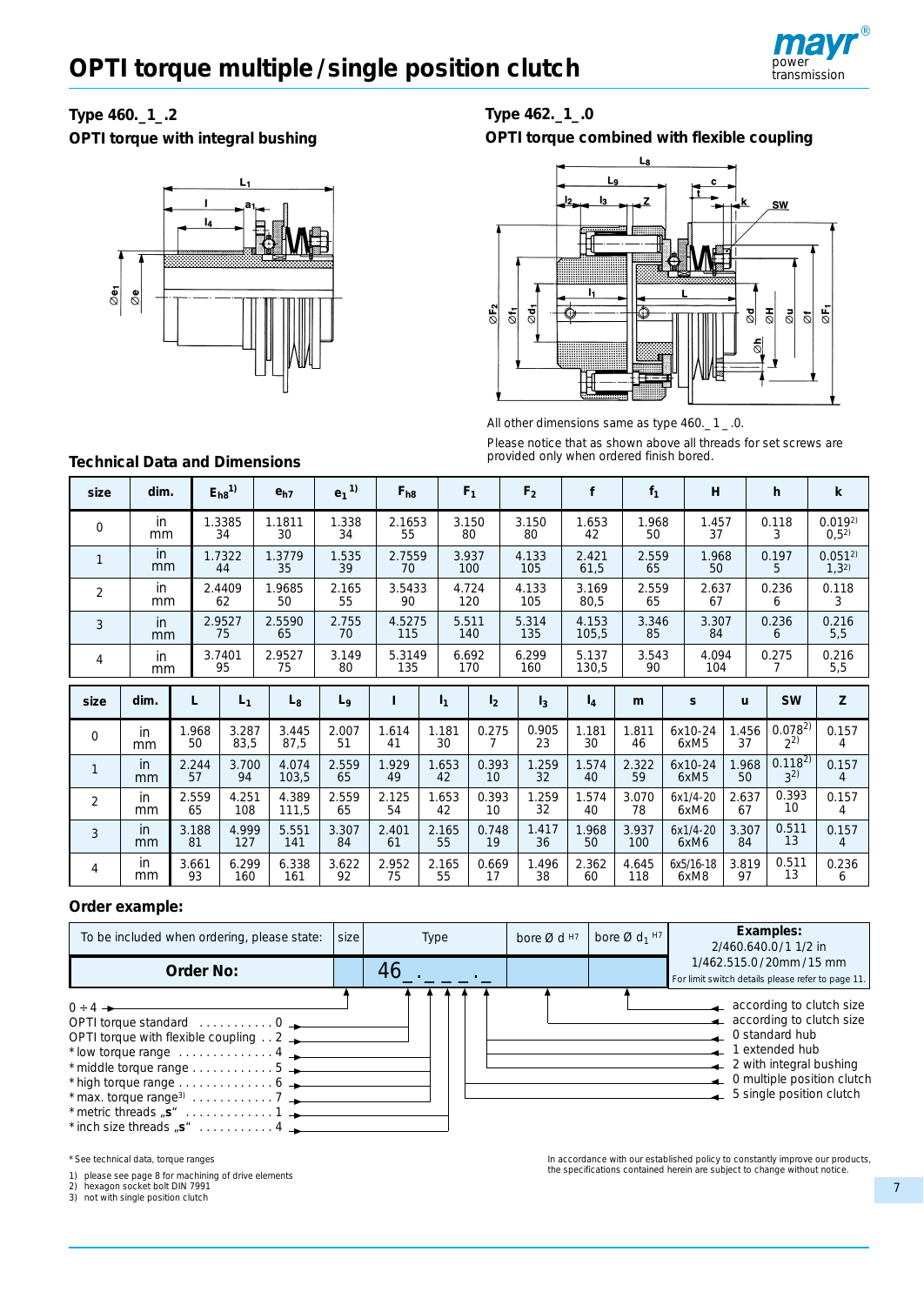

# **Installation**

#### **Mounting drive elements:**

The drive element (sprocket, pulley, gear, etc.) is bolted to the output flange of the OPTI torque before installing on the shaft. The support required for the drive element is dependent upon which hub configuration is selected, and the drive element itself.

Standard hub (page 6): A narrow drive element, i. e.: an "A-plate" sprocket, is bolted to the output flange and supported directly on the hub. This arrangement is not recommended for applications with high radial loads or frequent overloads.

#### **Machining of drive elements**

(surface finish given in  $\mu$ m; 1.6  $\mu$ m = 63  $\mu$ IN / 3.2  $\mu$ m = 126  $\mu$ IN)



Extended hub (page 5): For wider drive elements, the drive elemnt is bolted to the output flange. Support of the drive element is either by a customer provided bearing or bushing, or one that is integral to the OPTI torque, as in the models  $460$ . \_\_\_ $.2$  and  $460$ . \_\_ $.5$ .

It is essential to ensure that no axial forces are applied to the output flange by the drive element, i. e. by misaligned belts or chains, or improper installation of the drive element.

#### **Data for machining drive elements for OPTI torque**

| size         |       |      | W     |      | X     |      | γ     |      |  |
|--------------|-------|------|-------|------|-------|------|-------|------|--|
|              | in    | mm   | in    | mm   | in    | mm   | in    | mm   |  |
| 0            | .0019 | 0,05 | .0019 | 0,05 | .0039 | 0,1  | .0059 | 0,15 |  |
| $\mathbf{1}$ | .0019 | 0,05 | .0019 | 0,05 | .0039 | 0.1  | .0059 | 0.15 |  |
| 2            | .0019 | 0,05 | .0019 | 0,05 | .0039 | 0.1  | .0059 | 0.15 |  |
| 3            | .0031 | 0,08 | .0031 | 0,08 | .0059 | 0.15 | .0078 | 0,2  |  |
| 4            | .0031 | 0,08 | .0031 | 0,08 | .0059 | 0.15 | .0078 | 0,2  |  |

#### **Single plate (A-plate) sprockets for OPTI torque**

|        |                 |    |          |          |           |                 |          |    | smallest possible number of teeth |    |                 |    |          |                        |  |  |          |  |          |                                                                                    |                                 |     | sprockets |             |
|--------|-----------------|----|----------|----------|-----------|-----------------|----------|----|-----------------------------------|----|-----------------|----|----------|------------------------|--|--|----------|--|----------|------------------------------------------------------------------------------------|---------------------------------|-----|-----------|-------------|
| miter  | 12 <sub>1</sub> | 13 | 14       | 15       | $16$   17 | 18 <sup>1</sup> | 19       | 20 | 21                                | 22 | 23 <sup>1</sup> | 24 |          | 25   26   27   28   29 |  |  | 30 31 32 |  | 33 34 35 | 36                                                                                 | pitch                           | RC# | in        | width<br>mm |
| ≔      |                 |    |          |          |           |                 |          |    |                                   |    | $\Omega$        |    | $\Omega$ |                        |  |  |          |  |          | $ 0-1 0-1 0-1 0-1 0-1 0-2 0-2 0-2 0-2 $                                            | $3/8$ <sup><math>-</math></sup> | 35  | .168      | 4,3         |
| torque |                 |    |          |          | $\Omega$  | $\Omega$        | $\Omega$ |    |                                   |    |                 |    |          |                        |  |  |          |  |          |                                                                                    | $1/2^{r}$                       | 40  | .284      | 7,2         |
| ð      |                 |    | $\Omega$ | $\Omega$ |           |                 |          |    |                                   |    |                 |    |          |                        |  |  |          |  |          | $[0-1]0-1]0-1[0-1]0-2[0-2]0-2[0-2]0-2[0-3]0-3[0-3]0-3[0-4]0-4[0-4]0-4[0-4]0-4]0-4$ | $5/8$ <sup>*</sup>              | 50  | .343      | 8,7         |
| size   | $\Omega$        |    | $\Omega$ |          |           |                 |          |    |                                   |    |                 |    |          |                        |  |  |          |  |          |                                                                                    | $3/4$ <sup>*</sup>              | 60  | .459      | 11,6        |
|        |                 |    |          |          |           |                 |          |    |                                   |    |                 |    |          |                        |  |  |          |  |          |                                                                                    |                                 | 80  | .575      | 14,6        |
|        |                 |    |          |          |           |                 |          |    |                                   |    |                 |    |          |                        |  |  |          |  |          |                                                                                    |                                 | 100 | .692      | 17.5        |

#### **Installation on shaft**

All OPTI torque hubs are bored and keyed through, and once installed on the shaft are typically held axially by means of a set screw, as shown in the figure below.



Preferably OPTI torque should be held on the shaft by means of a clamp plate, as shown in the figure below.

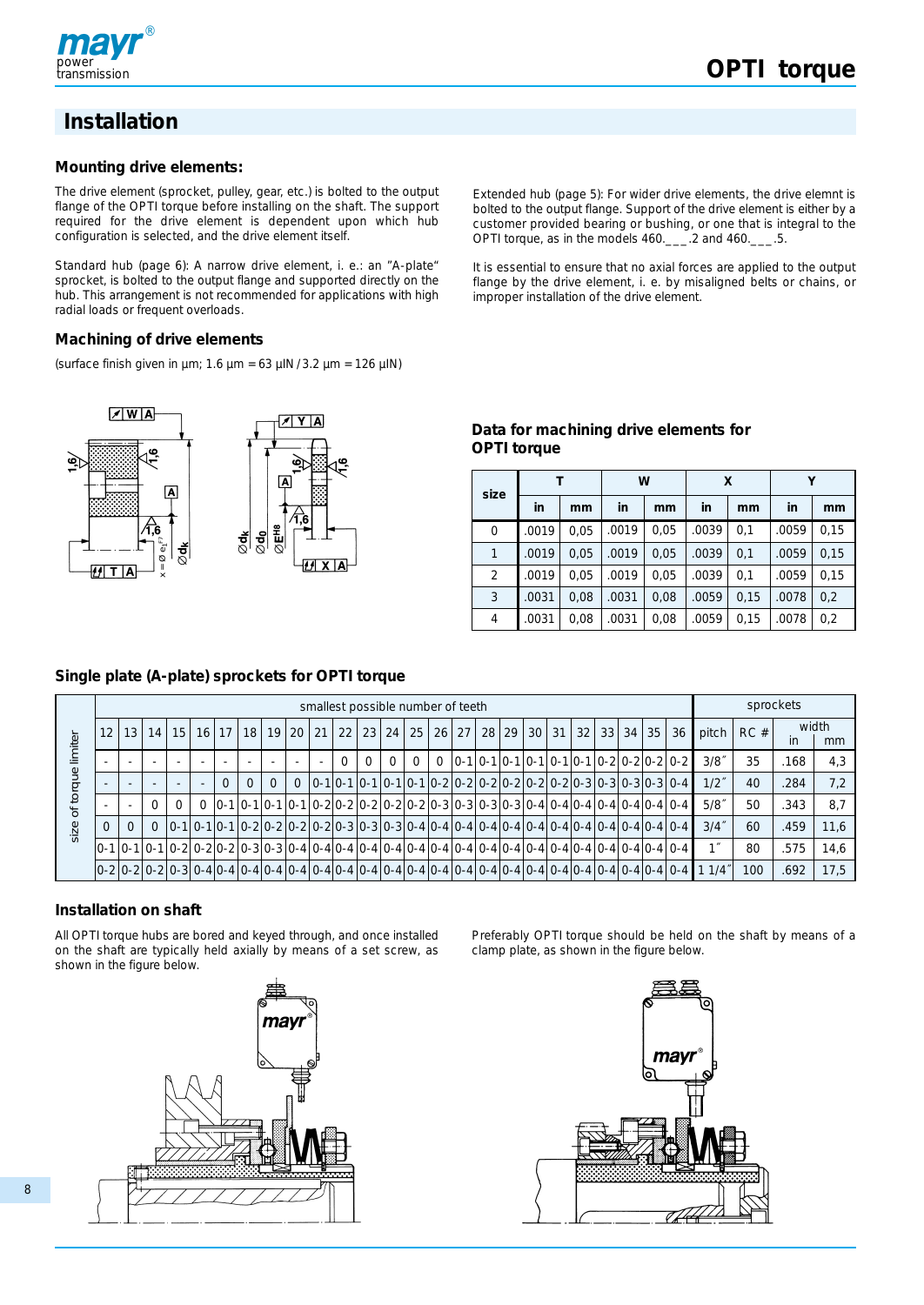# **OPTI torque**



### **Disc spring layer configuration**

Only the correct disc spring configuration guarantees that the torques mentioned in the catalogue can be achieved and that the torque can be adjusted without problems.

The disc spring configuration is different and depends on the size and type of clutch.

| Size 0:        |                  | Size 1-4:     |                 |
|----------------|------------------|---------------|-----------------|
| Type 46_.415.  | 1x helical layer | Type $46-.41$ | 3x single layer |
| Type 46_.51_._ | 5x single layer  | Type $46-.51$ | 3x single layer |
| Type 46_.61_._ | 5x double layer  | Type 46 .61.  | 3x single layer |
| Type 46_.710._ | 3x triple layer  | Type 46_710.  | 3x double layer |

### **Torque adjustment**

The disengaging torque is set by turning the adjusting nut. Clockwise rotation of the adjusting nut (when viewed as shown) increases the torque setting, and counter-clockwise rotation decreases the torque setting.

#### **Initial torque setting**

Prior to initially setting the disengaging torque, check that the thread on the adjusting nut and hub, and contact surfaces of the adjusting nut and lockwasher have been greased. Then proceed as follows:

- \* Manually tighten the adjusting nut until it contacts the discs springs
- \* Continue turning until the notches in lock washer are in line.





- \* Using a face wrench, tighten the adjusting nut the required number of graduations corresponding to the desired torque setting, as shown in the setting diagrams.
- When the notches in the adjusting nut and lock washer are again in line, the locking screw can the be installed.

#### **Setting example**

A size 3, type 4\_\_.610.\_ OPTI torque is to be set at 1500 lbs-in.

From the setting diagram (included with every clutch) the required number of graduations is 15. Following the above instructions, the adjusting nut is tightend 15 graduations.



wrench 1 a = .368 [in] wrench 2 wrench 2 wrench 3

| OPTI torque size | wrench Type |
|------------------|-------------|
|                  |             |
|                  |             |
|                  |             |
|                  |             |
|                  |             |



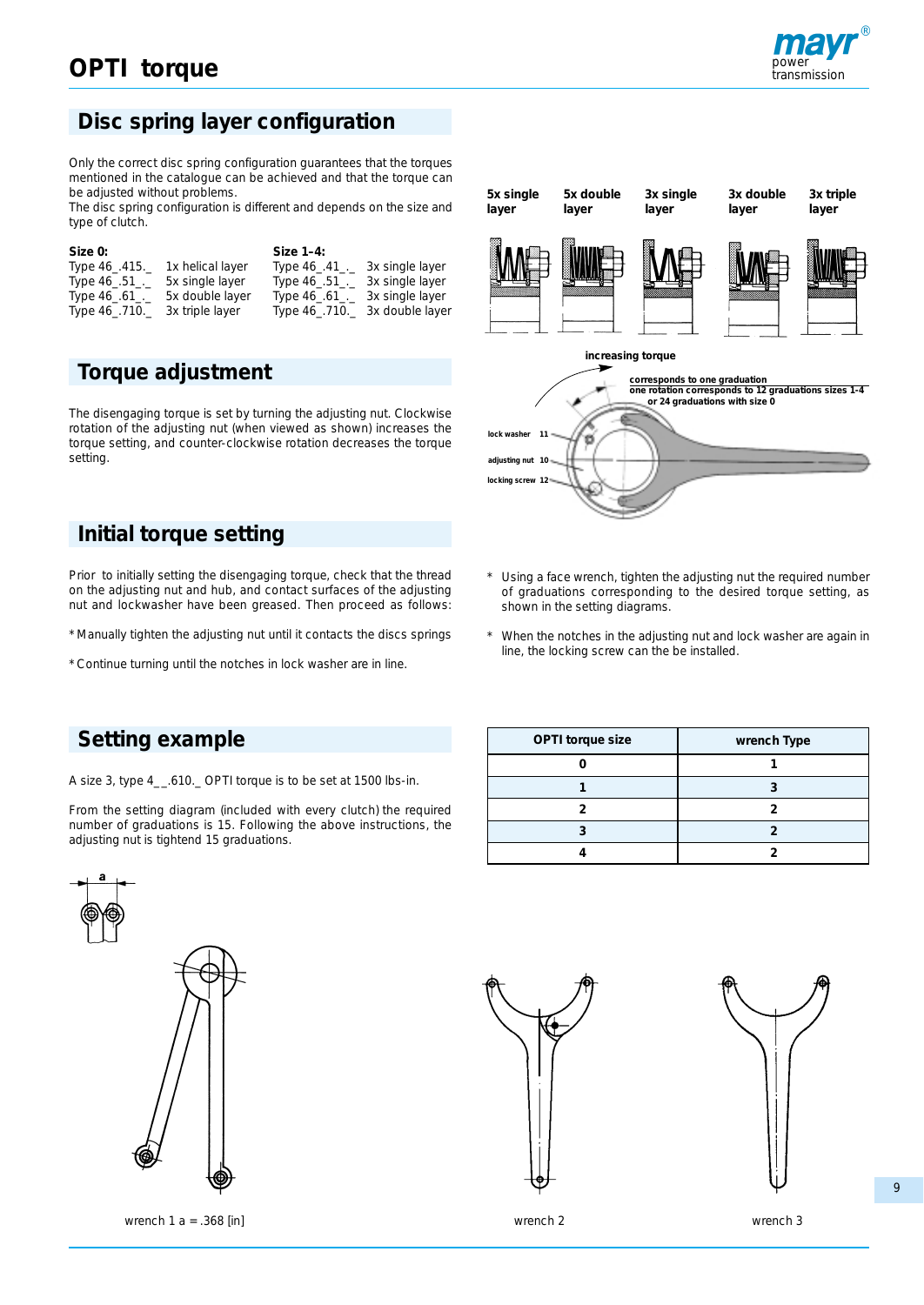



|                | Recommended set screw sizes and position of plate wheel sprocket |     |               |     |               |               |               |                |       |  |
|----------------|------------------------------------------------------------------|-----|---------------|-----|---------------|---------------|---------------|----------------|-------|--|
| size           | set screw                                                        |     | dimension "a" |     | dimension "c" |               | dimension "e" | DU disc        |       |  |
|                | metric                                                           | mm  | inch          | mm  | inch          | <sub>mm</sub> | inch          | <sub>mm</sub>  | inch  |  |
| 0              | M4                                                               | 3   | 0.118         | 5   | 0.197         | 6,5           | 0.256         | 1,5            | 0.059 |  |
| $\mathbf{1}$   | M <sub>6</sub>                                                   | 4,5 | 0.177         | 7,5 | 0.295         | 9             | 0.354         | 1,5            | 0.059 |  |
| $\overline{2}$ | M6                                                               | 4,5 | 0.177         | 7,5 | 0.295         | 9             | 0.354         | 1,5            | 0.059 |  |
| 3              | M8                                                               | 6   | 0.236         | 10  | 0.394         | 12            | 0.472         | 2              | 0.079 |  |
| $\overline{4}$ | M <sub>8</sub>                                                   | 6   | 0.236         | 10  | 0.394         | 12            | 0.472         | $\overline{2}$ | 0.079 |  |

|                | Recommended set screw sizes and position (ANSI) |     |               |     |               |      |               |         |       |  |
|----------------|-------------------------------------------------|-----|---------------|-----|---------------|------|---------------|---------|-------|--|
|                | set screw                                       |     | dimension "a" |     | dimension "c" |      | dimension "e" | DU disc |       |  |
| size           |                                                 | mm  | inch          | mm  | inch          | mm   | inch          | mm      | inch  |  |
| $\mathbf 0$    | 10-32 UNF                                       | 3   | 0.118         | 4,6 | 0.181         | 6,1  | 0.240         | 1,5     | 0.059 |  |
| $\mathbf{1}$   | 1/4-20 UNC                                      | 4.5 | 0.177         | 7,3 | 0.287         | 8,8  | 0.346         | 1,5     | 0.059 |  |
| $\overline{2}$ | 5/16-18 UNC                                     | 4.5 | 0.177         | 6,5 | 0.256         | 8    | 0.315         | 1,5     | 0.059 |  |
| 3              | 5/16-18 UNC                                     | 6   | 0.236         | 10  | 0.394         | 12   | 0.472         | 2       | 0.079 |  |
| 4              | 3/8-16 UNC                                      | 6   | 0.236         | 9,2 | 0.362         | 11,2 | 0.441         | 2       | 0.079 |  |

|               |                 | Standard keyways used                 |                    |  |               | Tolerance chart for finish bore |                       |
|---------------|-----------------|---------------------------------------|--------------------|--|---------------|---------------------------------|-----------------------|
| DIN 6885 (mm) |                 | ANSI (in.)                            |                    |  | dim.          | shaft diameter                  | bore H <sub>7</sub>   |
| bore          | keyway          | bore                                  | keyway             |  | mm            | $10 - 18$                       | $+0.018$<br>0         |
| $17 - 22$     | $6 \times 2.8$  | $5/8 - 7/8$                           | $3/16 \times 3/32$ |  | in            | $0.39 - 0.7$                    | $+0.0007$<br>$\Omega$ |
| $23 - 30$     | $8 \times 3.3$  | $15/16 - 1 - 1/4$                     | $1/4 \times 1/8$   |  | <sub>mm</sub> | $20 - 30$                       | $+0.021$              |
| $31 - 38$     | $10 \times 3.3$ | $1 - 5/16 - 1 - 3/8$                  | $5/16 \times 5/32$ |  |               |                                 | 0                     |
| $39 - 44$     | $12 \times 3.3$ | $1 - 7/16 - 1 - 3/4$                  | $3/8 \times 3/16$  |  | in            | $0.7 - 1.2$                     | $+0.0008$<br>0        |
| $45 - 50$     | $14 \times 3.8$ | $1 - 13/16 - 2$                       | $1/2 \times 1/4$   |  | mm            | $30 - 50$                       | $+0.025$<br>$\Omega$  |
| $51 - 55$     | $16 \times 4.3$ | $1/2 \times 1/4$<br>$2 - 1/16 - 21/8$ |                    |  | in            | $1.2 - 2$                       | $+0.001$<br>0         |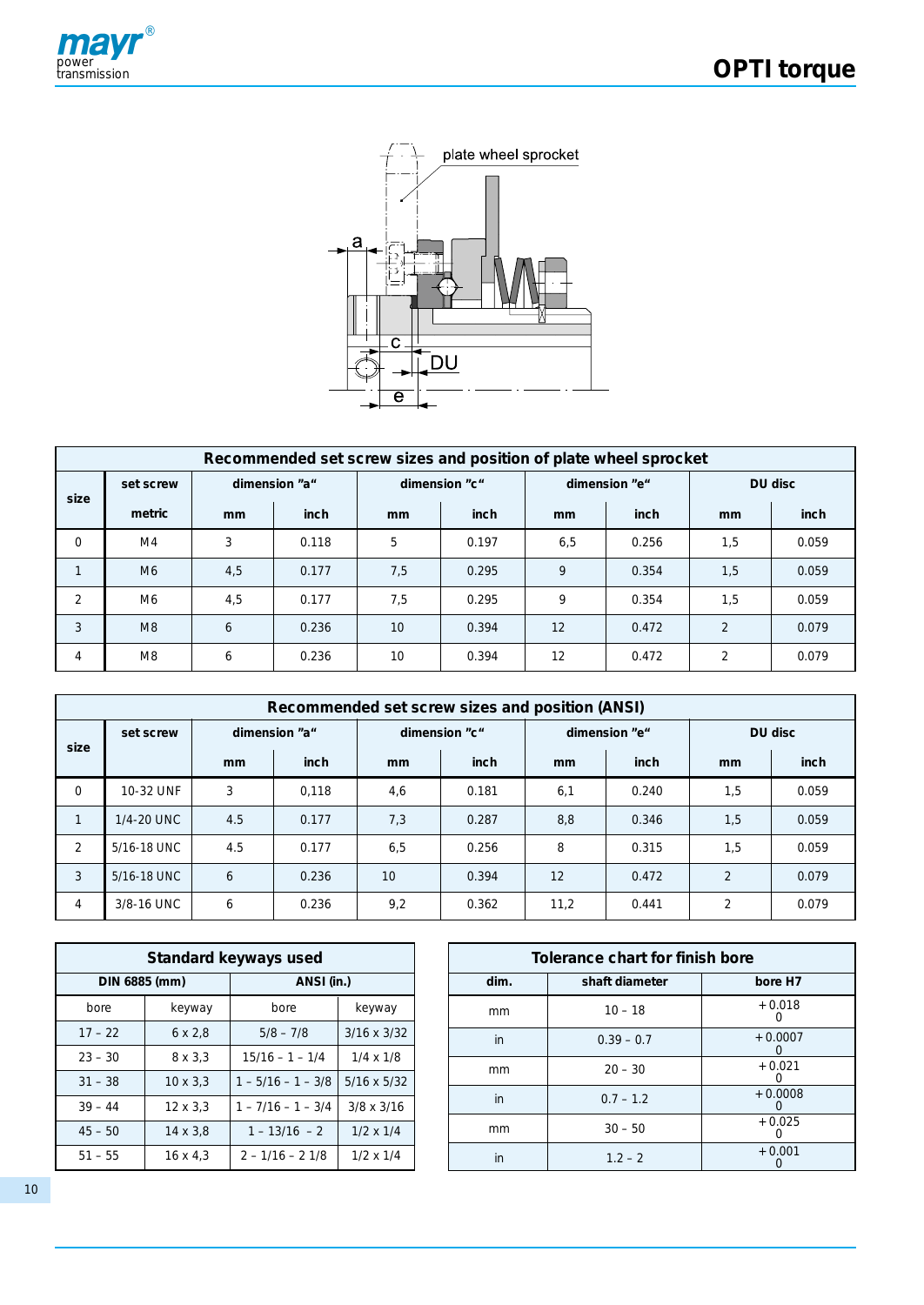

#### **Application**

Monitoring of mechanical movements and final positions. Control switch for electronic and mechanical sequences. Measuring of axial disengaging movements, for example in connection with EAS®-clutches.

#### **Function**

The pre positioned contact is unloaded by actuating the control lever: Open contacts 11-14 (21-24), close 11-12 (21-22).

#### **Design**

The micro switch fitted into an aluminium die cast housing is actuated by a control lever. Operation is only possible in one direction.

The limit switch is fastened with M4 cap screws via two screw-on brackets attached diagonally.

#### **Technical data**

| Contact type          | 1 change-over contact                            |
|-----------------------|--------------------------------------------------|
|                       | (special design: 2 change-over contacts)         |
| Switching capacity    | 250 VAC / 15 A (with 2 contacts: 10A)            |
|                       | 24 VDC/6A                                        |
|                       | 60 VDC / 1,5 A                                   |
|                       | 250 VDC / 0,2 A                                  |
|                       | min. 12 VDC/10 mA                                |
| Contact material      | AgCdO 90/10                                      |
| Switching frequency   | max. 200 switching operations/min                |
| Ambient temperature   | -10 °C up to +85 °C                              |
| Protection            | IP 54                                            |
| Weight                | 275q                                             |
| Switch travel setting | By the adjusting screw (SW 7) arranged           |
|                       | laterally the zero shift is possible to right or |
|                       | left by max. 5 mm                                |
| Switch travel         | Pre-travel min. 0,15 to 0,5 mm                   |
|                       | Over-travel: max. 10 mm, depending on            |
|                       | the zero shift                                   |
| Special types         | On request different control lever lengths       |
|                       | as well as a design with 2 change-over           |
|                       | contacts are possible                            |

#### **Electrical connection**





#### **Dimensions** (mm)



| To be included when<br>ordering, please state: | Type      |  |
|------------------------------------------------|-----------|--|
| Order number:                                  | 055.000.5 |  |